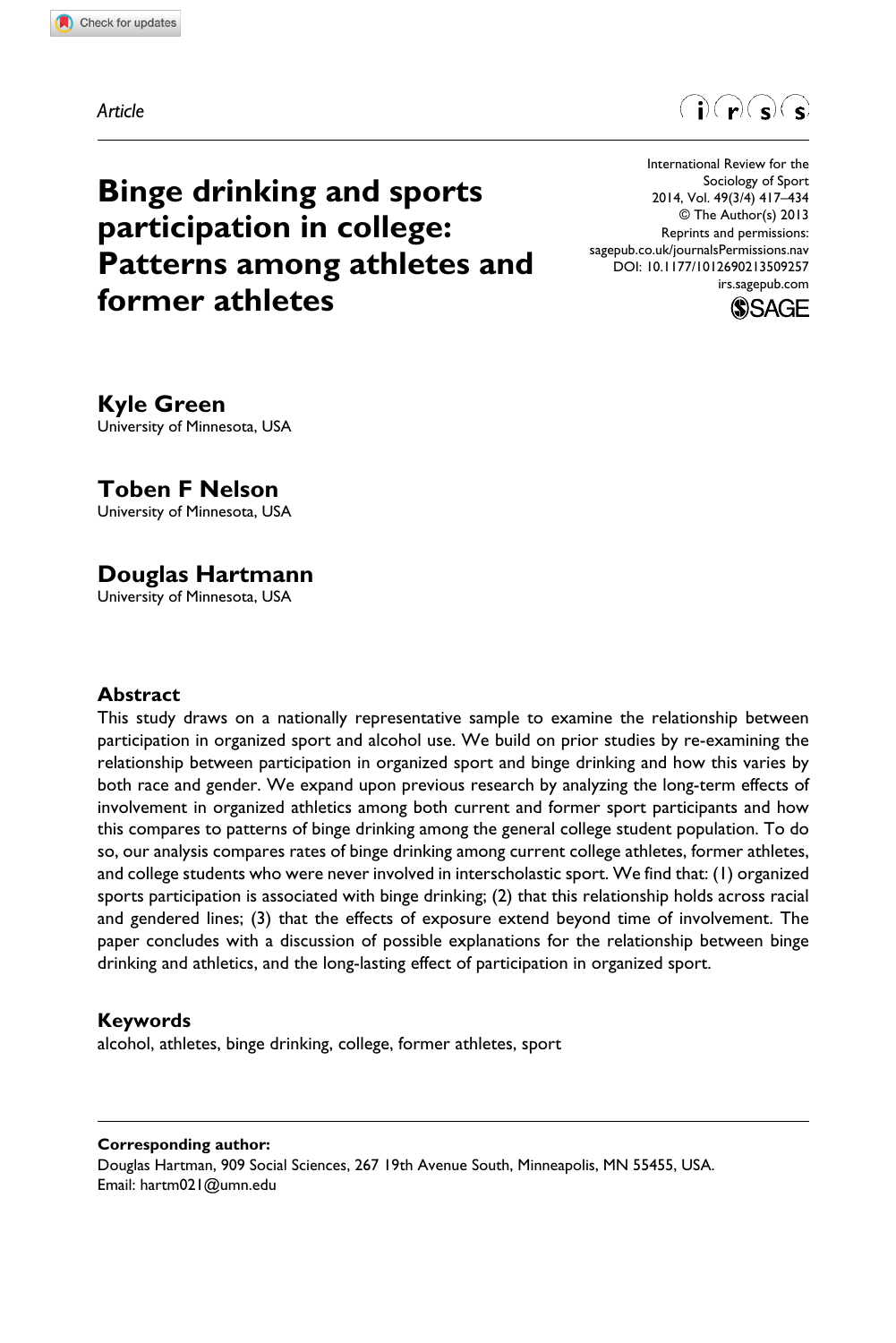# **Introduction**

Sports occupy a prominent role in the social landscape of youth in the United States. In 2011 alone, over four million boys and three million girls participated in organized high school sports (National Federation of State High School Associations, 2013) with approximately 56% of youth attending high school (50% of females and 62% of males) in the United States having played on at least one sport team at school or in their community (Youth Risk Behavior Surveillance Survey, 2011). Generally, these high numbers are not a cause for concern; in fact, they are often celebrated. Participation is equated with school involvement and character building and is read as a sign of a healthy community. Yet, academic studies have not always validated the celebration. Research on whether sport serves as a deterrent to deviant activity and as a character-building practice has been mixed at best (Eitle et al., 2003; Miller et al., 2005c). In addition, while sport is generally associated with healthy behavior, athletes often engage in activities—such as excessive alcohol use (Nelson and Wechsler, 2001)—that run counter to this ideal (Grunseit et al., 2012; Nattiv et al., 1997; Nattiv and Puffer, 1991; O'Brien et al., 2007). Even less is known about the longer-term effects of participation after the involvement in organized athletics ends—a situation in which the majority of the pre-mentioned seven million will soon find themselves.<sup>1</sup>

In this study we examine alcohol use and binge drinking during college among current athletes, athletes whose participation in sport ended in high school, and students who did not participate in organized sport. In doing so, we contribute to the growing body of literature centered on sports, college, and alcohol consumption by using a nationally representative sample of college students, focusing on how alcohol use may be related to the gender and race of athletes and former athletes, and extending the temporal frame of involvement in athletics. The subject is a particularly timely one, considering the increasing concern about the health and social impact of binge drinking among college students from academics, policy makers, and health professionals (Palmer, 2011).

## **Literature review**

Substance abuse, in particular binge drinking, remains one of the most prevalent and widespread social problems. Alcohol remains a leading cause of morbidity and mortality among adolescents and young adults. In the United States alone, the economic cost of excessive drinking has been estimated at US\$223.5 billion, with binge drinking accounting for 76.4% of the total (Bouchery et al., 2011). In addition, the problem is only compounded by the continued and pervasive "culture of intoxication" among youth (Martinic and Measham, 2008), with sport serving as a central site of alcohol consumption (Wenner, 1998). For this reason, from a public health perspective, understanding the relationship between sport participation and substance use has significant potential benefits for prevention efforts. Yet, the relationship remains an area not adequately studied in relation to the significant social influence of sport.

The need for further research is made even more evident by the lack of clear information and conceptual agreement in this area of study. Research findings reveal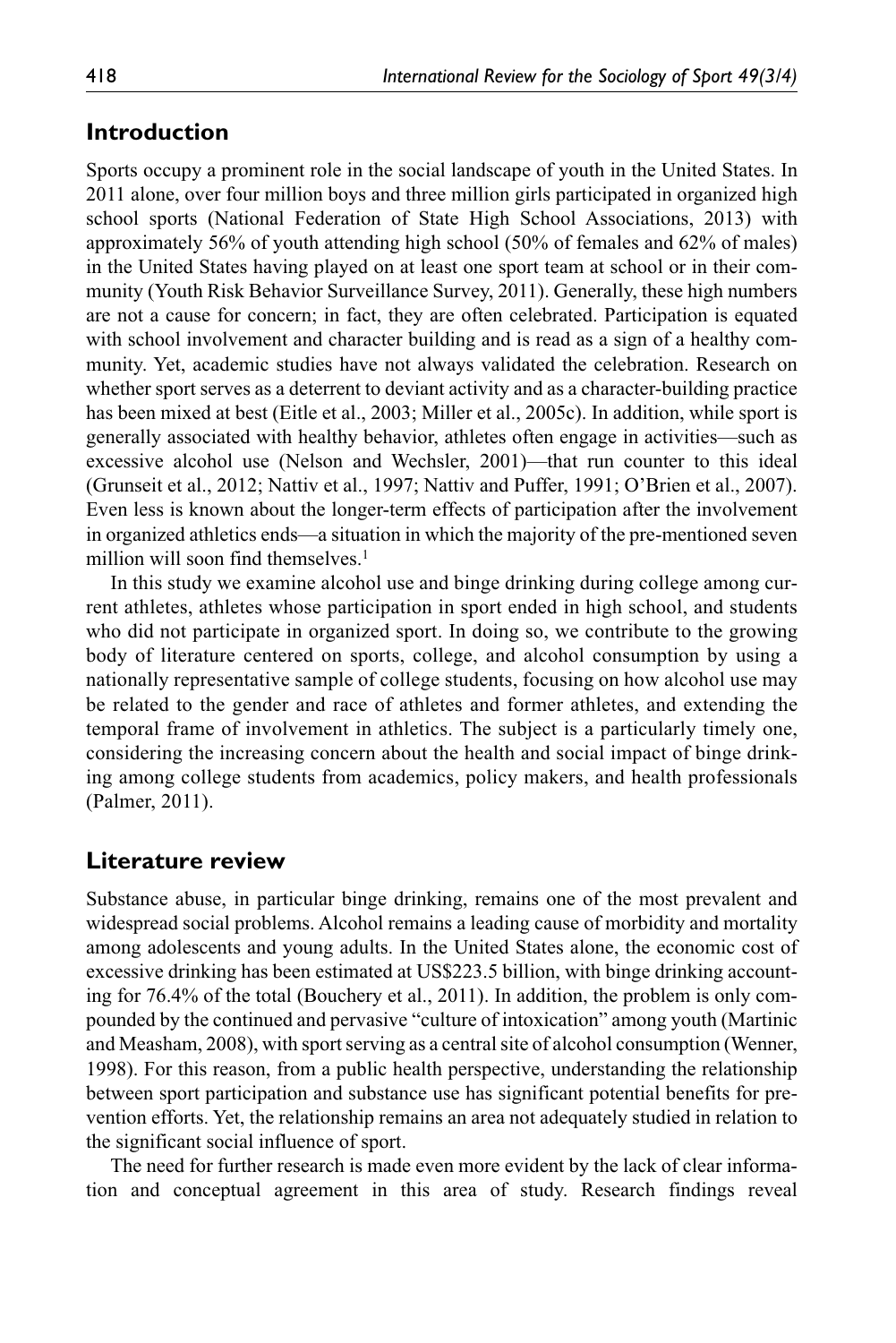relationships between sport participation and substance use that are at best uneven and multifaceted. In some cases, sport appears to have a protective influence. This includes lower rates of cigarette smoking and use of some illicit drugs, as well as an increase in a range of healthy behaviors, including physical activity, fruit and vegetable consumption, and improved emotional well-being among sport participants compared to non-participants (Nattiv et al., 1997; Nattiv and Puffer, 1991). However, even within these relationships there is variance by gender, race, age, a "jock" self-identity and team affiliation (Ford, 2007; Miller et al., 2005b; Pate et al., 2000; Peretti-Watel et al., 2002; Pfeiffer et al., 2006; Steptoe and Butler, 1996). In other cases, research has highlighted the negative impact of sport participation, including increased use of alcohol, chewing tobacco, and anabolic steroids (Bahrke et al., 2000; McCabe et al., 2007; Melnick et al., 2001; Miller et al., 2005a, 2007; Nativ and Puffer, 1997; Nelson and Wechsler, 2001, 2003; Peretti-Watel et al., 2002; Walsh et al., 1994).

The lack of agreement on the effects of participation in sport extends beyond substance abuse to the larger topic of deviance and success. Some studies confirm the association between high school sports and positive academic outcomes including higher grade point average (GPA), fewer disciplinary referrals, lower absenteeism and dropout rates, higher college aspirations and attendance, and stronger commitment to school (Eccles and Barber, 1999; Marsh, 1993; Sabo et al., 1993; Snyder and Spreitzer, 1992; Whitley, 1998). On the other hand, recent studies have also suggested that participation in sport increases the likelihood of engaging in deviant activity (Feldman and Matjasko, 2005; Miller et al., 2007). To further complicate matters, others have suggested that the relationship depends on the type of deviance being measured (e.g., Hartmann and Massoglia, 2007) and the type of sport being studied (e.g., Kreager, 2007). At the very least, this lack of consistency and the continued uncertainty about the mechanisms involved suggests the need for further study and improved datasets that provide better measures of sport participation to uncover what may make sports protective or risky for various health and social outcomes.

In this article, we enter the rather murky debate by focusing on the relationship between US athletic participation and alcohol consumption in college. While alcohol has become a primary health concern on college campuses, there remains limited focus on the relationship between substance use, of all types, and athletics (Eitle et al., 2003). This is surprising considering the omnipotent presence of alcohol or alcohol-related advertising at professional sporting events (Palmer, 2011). Of particular interest to us is the practice of binge drinking, as it relates to numerous negative effects including school failure, medical issues, and increased risky activities like drinking and driving (Nelson and Wechsler, 2003; Nelson et al., 2009). Alcohol is an important factor in facilitating negative behavior, including violence, impaired driving, injury, sexual assault, risky sexual behaviors, and death (Hingson et al., 2009; Koss and Gaines, 1993; Nelson et al., 2009; Perkins, 2002). In addition, the practice is not limited to a fringe minority. According to recent studies, approximately two in five college students engage in binge drinking (Johnston et al., 2012). The danger is not relegated to the individual alone, as there is also an increased chance of experiencing negative effects for those who do not binge drink themselves but live in the same environment as a large number of binge drinkers (Wechsler et al., 1998).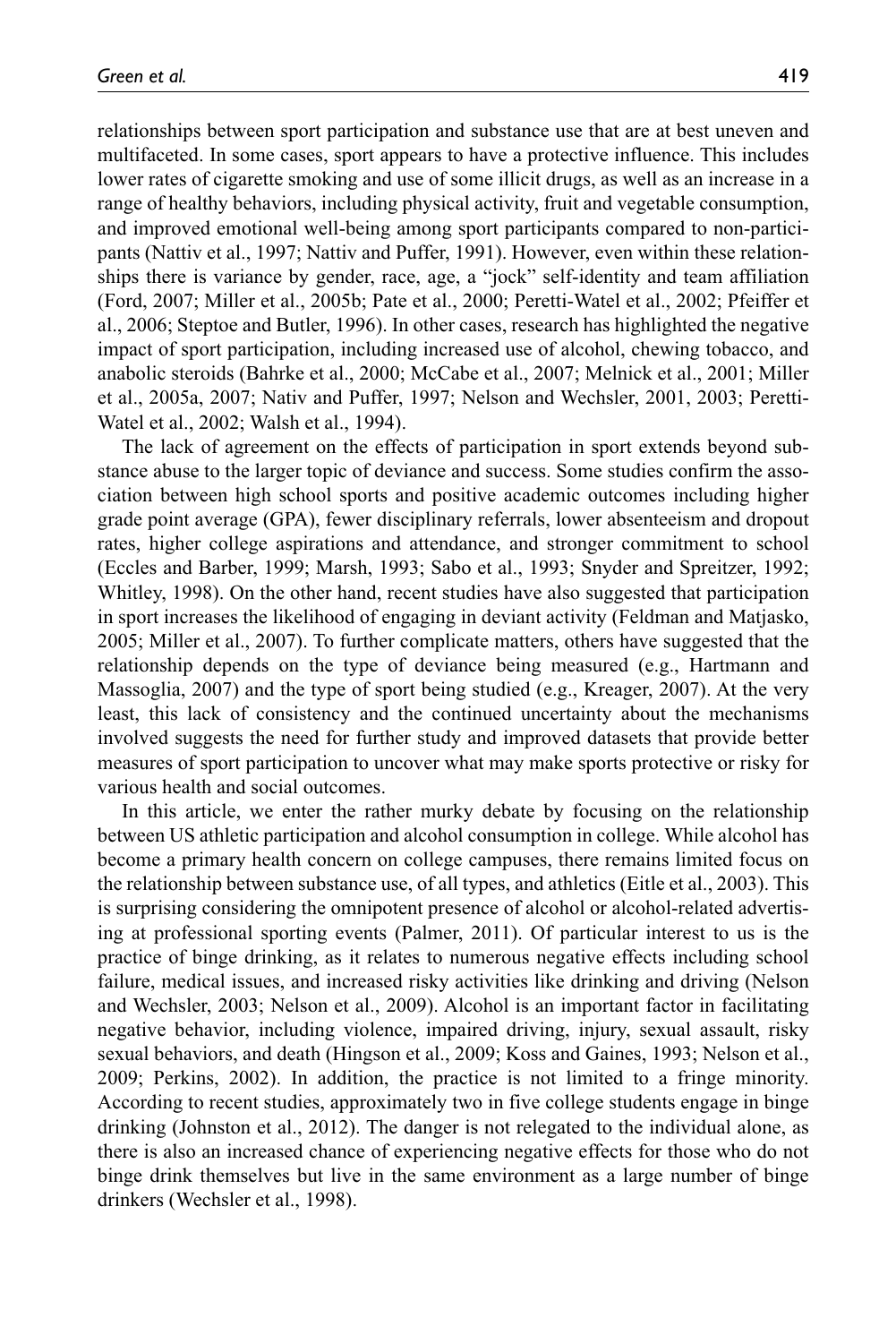Previous studies that have focused specifically on the relationship between athletic participation and alcohol have found a positive relationship between alcohol consumption and athletics. Quantitative research has shown a correlation at both the high school (Eitle et al., 2003) and college level (Leichliter et al., 1998; Nattiv and Puffer, 1991). Qualitative studies have supported these findings and characterized sport and alcohol consumption as key demonstrations of a hegemonic form of masculinity (Capraro, 2000; Curry, 1998). Research also suggests that when athletes do drink, especially at the college level, they are more likely to binge drink (Nelson and Wechsler, 2001). Unfortunately, this relationship continues even with greater exposure to health-promoting information (Nelson and Wechsler, 2001).

One group of students that remain ignored is the ex-athlete. In studies of sports, deviance, alcohol use, and masculinity, the emphasis is consistently on the athlete during their time of athletic participation. This holds across discussions of youth, high school, college, and professional athletes, as well as the casual hobbyist (Hartmann and Massaglia, 2007). The few exceptions to this have been qualitative and have often focused on the role sport, and memories of past glory, play in defining a masculine identity (e.g., Messner, 1993). The question remains, does sport have a lasting effect on participants and what happens when the threat of team-related discipline no longer serves as a deterrent?

The article proceeds as follows. Firstly, we introduce the longitudinal dataset on which our analysis is based, as well as the measures and methods used for analysis. Then, we seek to answer the following foundational questions: (1) do athletes and former athletes drink more than college students who have never participated in interscholastic sport?; (2) how do the rates of binge drinking between current athletes and former athletes in college compare?; and (3) do patterns of alcohol use vary by race and gender? Finally, we conclude by presenting potential explanations for these patterns and discussing implications of our findings, especially regarding the long-term effects of athletic participation past the period of actual involvement.

# **Methods**

## *Subjects*

Study participants (*n* = 24,799) were drawn from the 1999 and 2001 Harvard School of Public Health College Alcohol Study (CAS)—a survey of students attending a nationally representative sample of 119 four-year colleges and universities in the United States. The sample also includes an oversample of all women's, and historically black and small enrollment schools. Students were selected at random based on lists provided by the registrar at each school. The sampling methods and design of the CAS are described in greater detail elsewhere (Wechsler et al., 1994, 1998, 2002). Participation in the survey was voluntary and the identity of the respondent was anonymous. The overall response rate was 59% in 1999 and 52% in 2001. No differences were noted in our study variables comparing the 1999 and 2001 datasets, so they were pooled for the purposes of this analysis. Details on the demographic characteristics and distribution in each survey are discussed in greater detail elsewhere (Wechsler et al., 2000, 2002).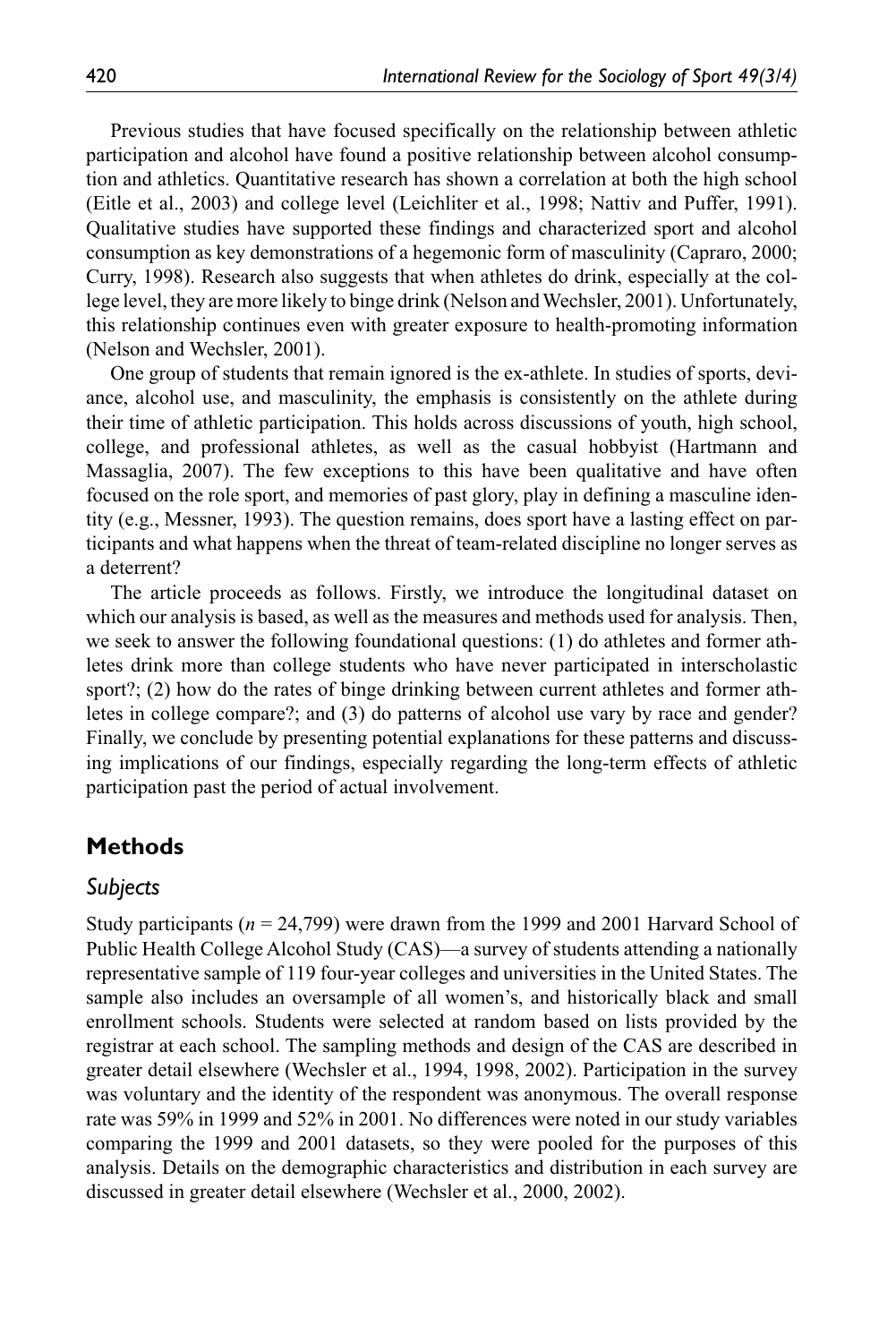#### *Questionnaire*

The CAS is a 20-page paper-and-pencil questionnaire mailed directly to students. The survey asked respondents to report on personal characteristics, activities, and behavior related to alcohol use. The questionnaire was distributed and completed during the spring of each survey year.

Athlete status during high school and college was determined by using self-reported responses to two questions. Athletes in colleges were identified by response to the question: "In the past 30 days, how many hours per day on average have you spent on each of the following activities? Average number of hours per day: 0, 1, 2, 3, 4, 5+." Playing or practicing intercollegiate athletics was one of eight activities listed. One question in the list of eight activities asked respondents about their time spent in other physical activities (e.g., intramural athletics, jogging, biking) and this question helped distinguish members of intercollegiate athletic teams from regular exercisers. Athletes were defined as those students who participated in athletics an average of one or more hours per day. Athlete status during high school was determined by the question "Did you participate in high school athletics?" Response categories were: "No;" "Yes, earned a varsity letter;" and "Yes, did not earn a varsity letter." Those who responded "Yes, earned a varsity letter" were considered to be high school athletes (Nelson et al., 2007; Nelson and Wechsler, 2003). Participation in intramural sports was measured via a separate question on the survey. The final sample included 12,685 respondents who were athletes in high school and 3880 respondents who were athletes in college among a total of 24,799 college students.

A "drink" was defined as twelve ounces of beer (one can), a four ounces of wine (glass), twelve ounces of wine cooler, or one shot of liquor. Binge drinking was defined as consuming five or more (four for women) drinks in a row on one or more occasions during the past two weeks. Although this terminology is considered controversial in some circles, it is commonly used to describe a dangerous and costly public health problem and is a strong predictor of adverse social consequences, and thus remains a standard measure of risky alcohol use among college students (Kanny et al., 2007; National Institute on Alcohol Abuse and Alcoholism (NIAAA), 2004; Wechsler et al., 1995; Wechsler and Austin, 1998; Wechsler and Nelson, 2006, 2008).

#### *Statistical analyses*

Differences in subjects' characteristics between athletes and non-athletes during high school and college were computed. In addition, odds ratios (OR) were computed using logistic regression to determine the degree of difference between the groups of interest and by age (under 21 years; 21 years and over), gender (male; female), and race/ethnicity. The association between athlete status and binge drinking was examined in a multivariable analysis and controlled for factors related to being an athlete and to binge drinking, including race/ethnicity, age (under 21 years; 21–23 years; 24 years and older), and year in school. Logistic regression using the Generalized Estimating Equations was used to account for the effects of clustering by school. All analyses were performed using SAS version 9.3 software.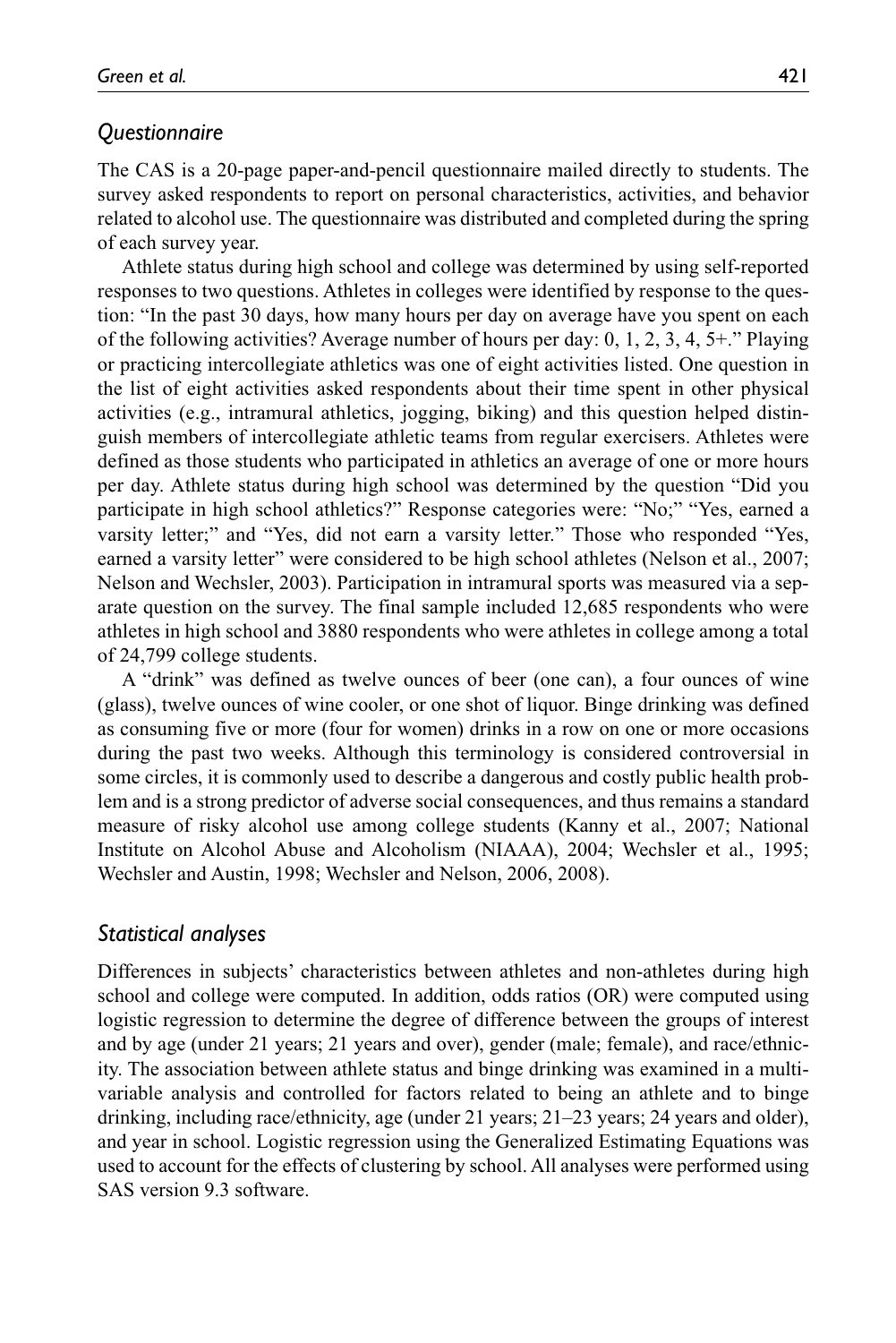| Athletic involvement                                     | Population % | % Binge<br>drink in<br>high school | % Binge<br>drink in<br>college | % change in binge<br>drinking from high<br>school to college |
|----------------------------------------------------------|--------------|------------------------------------|--------------------------------|--------------------------------------------------------------|
| Not ever an athlete                                      | 45           | 22.4                               | 35.2                           | 57%                                                          |
| Athlete in high school but<br>not college                | 39           | 33.9                               | 51.4                           | 52%                                                          |
| Athlete in high school and<br>college                    | 12           | 33.4                               | 58.I                           | 74%                                                          |
| Not an athlete in high<br>school, but athlete in college | 4            | 19.6                               | 39.5                           | 101%                                                         |

**Table 1.** Binge drinking by athlete status in high school and college (*n* = 24,799).

# **Findings**

Alcohol consumption was strongly associated with athlete status during high school and college. Our first set of analyses compares binge drinking among college students by athlete status (i.e., athletes in both high school and college, former athletes, those who never participated in sport, and those who participated in collegiate, but not high school sports). This allows us to examine our initial question on the relationship between sport participation and alcohol use.

Table 1 compares rates of binge drinking among athletes and non-athletes in high school and college. There are three main findings that we want to highlight. The first, most basic, and most important is that a large increase in binge drinking occurs from high school to college regardless of the student's participation in sports. Two in five college students report binge drinking in college, which is an increase of over 50% from the rates reported in high school. In other words, college students drink to excess a lot—and a lot more in college than they did in high school.

The second finding captured in Table 1 is that athletes and former athletes report higher levels of binge drinking in college than those who have never participated in interscholastic sport. During high school, one in three respondents who were athletes in high school engaged in binge drinking, compared with one in five who did not participate in organized sport. The importance of athlete status is only magnified during the transition to institutions of higher learning. In college, former athletes (students who ended sport participation in high school) engaged in binge drinking at a much higher rate than those who did not play sport at any level (51% and 35%, respectively), while over 58% of students who were athletes at both levels participated in binge drinking. This means that over one out of every two college athletes, and one out of every two former athletes, have engaged in binge drinking during their college years. There is also evidence that the most powerful impact is at initial exposure to organized athletics. This can be seen in the dramatic increase in binge drinking for those who did not play sport in high school but did so at the college level.

The third key piece of information presented in Table 1 involves the difference in binge drinking between current college athletes and those who ended their involvement with organized athletics when graduating from high school. This finding suggests a more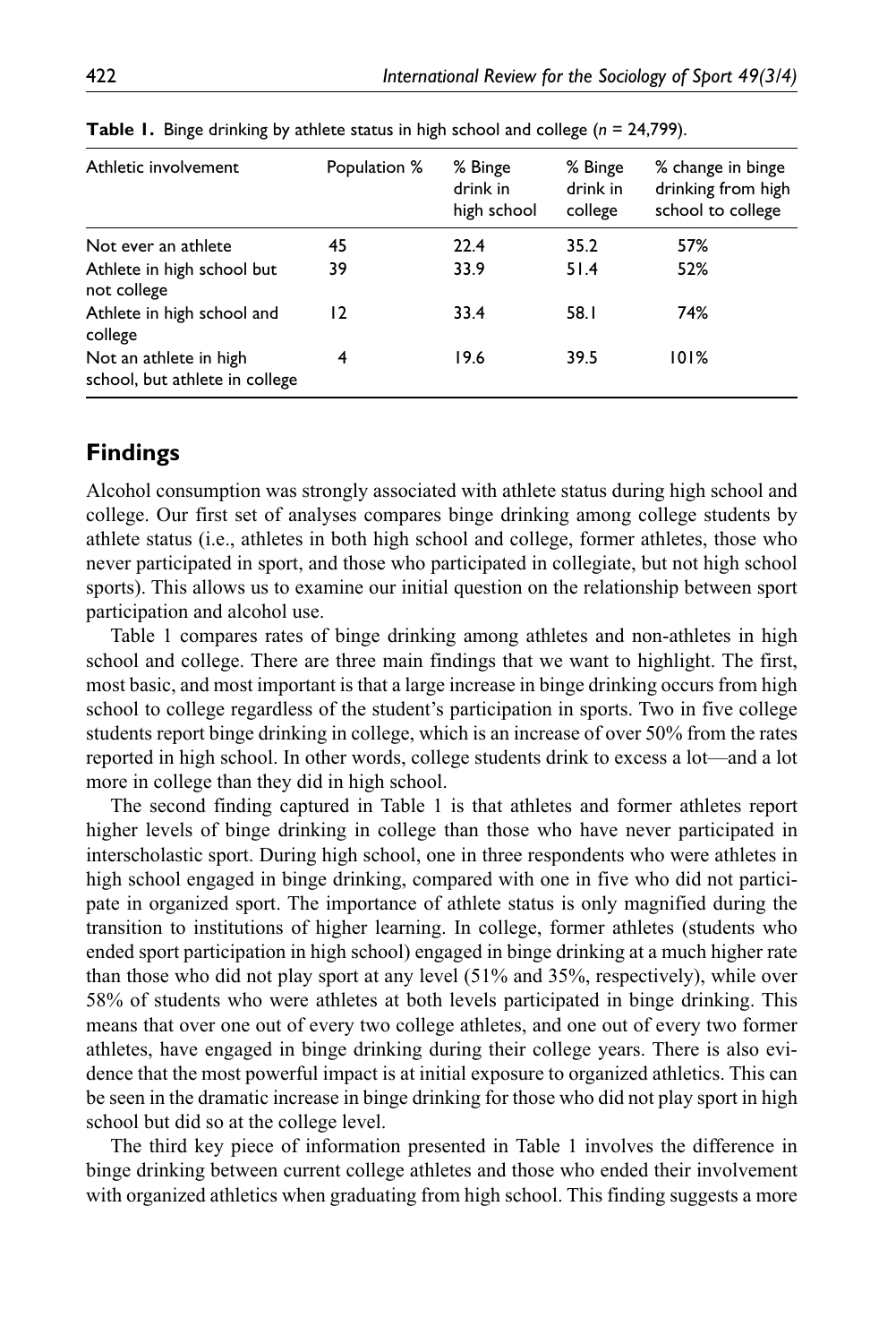| Sex    | Population % <sup>a</sup>              | % binge drink in<br>high school                       | % binge drink<br>in college | % change in binge drinking<br>from high school to college |
|--------|----------------------------------------|-------------------------------------------------------|-----------------------------|-----------------------------------------------------------|
|        | Not ever an athlete                    |                                                       |                             |                                                           |
| Male   | 18                                     | 24.5                                                  | 39.8                        | 63%                                                       |
| Female | 27                                     | 21.1                                                  | 32.1                        | 52%                                                       |
|        | Athlete in high school but not college |                                                       |                             |                                                           |
| Male   | 19                                     | 36.6                                                  | 55.0                        | 51%                                                       |
| Female | 21                                     | 31.6                                                  | 48.1                        | 52%                                                       |
|        | Athlete in high school and college     |                                                       |                             |                                                           |
| Male   |                                        | 34.8                                                  | 60.4                        | 73%                                                       |
| Female | 4                                      | 31.2                                                  | 54.2                        | 74%                                                       |
|        |                                        | Not an athlete in high school, but athlete in college |                             |                                                           |
| Male   |                                        | 20.8                                                  | 43.9                        | 111%                                                      |
| Female | 2                                      | 17.5                                                  | 31.5                        | 80%                                                       |

**Table 2.** Binge drinking by athlete status in high school and college, stratified by sex (*n* = 24,799).

a Does not total 100% due to rounding.

pervasive and longer lasting impact of participation in organized sport than has been previously identified or demonstrated, and makes clear that the impact extends beyond first exposure. For instance, as highlighted earlier, continued participation in sport was associated with the highest percentage of binge drinking, with 58% of students who were athletes in both college and high school engaging in binge drinking during college. The lasting relationship for those no longer participating in interscholastic sport is observed in over half of the ex-athletes in our sample being engaged in binge drinking in college comparatively more than those who never participated in interscholastic sport. The relationship between sport participation and alcohol persists well beyond the years of direct, active involvement in athletics.

## *Binge drinking and athlete status by race and gender*

When controlling for sex, race, and ethnicity, a few important patterns emerge, as shown in Table 2. In comparing rates of binge drinking by male and female athletes across all levels of athletic participation, we find similar percentages of binge drinking among male and female athletes, although in each case a slightly higher percentage of male respondents had engaged in binge drinking. Similar rates of binge drinking were evident at both the high school and collegiate levels, with the lone exception being athletes who did not participate in organized sport in high school—although this was not statistically significant.

These results demonstrate that the positive association between participation in sport and binge drinking holds for both males *and* females. It is worth stressing that over half of the females who participated in sport at both the high school and college levels engaged in binge drinking, a level considerably higher than females who never participated in sport. Similarly, former female athletes also engaged in binge drinking at levels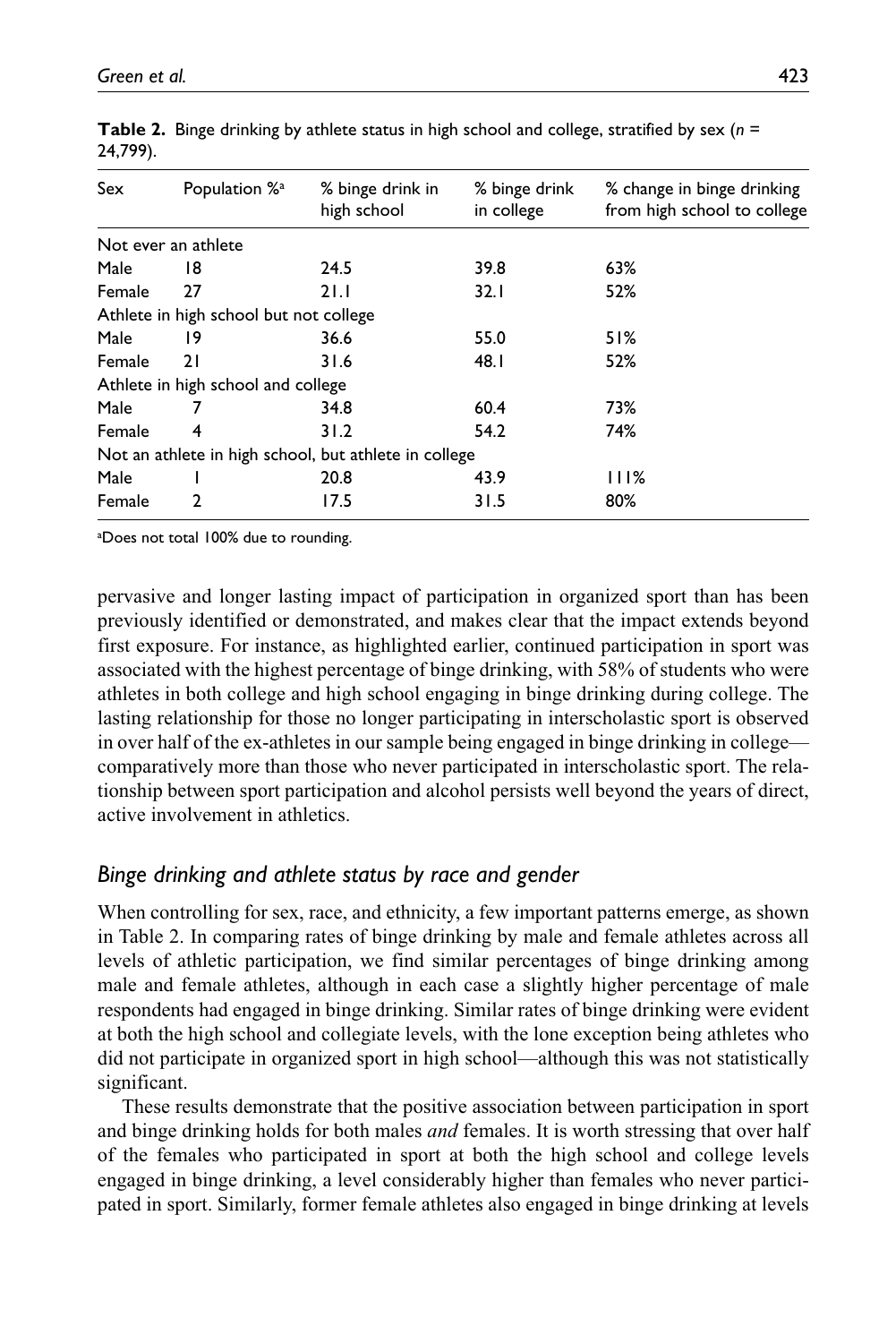significantly higher than non-athletes  $(48\%$  to  $32\%)$ . This finding does not necessarily eliminate masculinity as a potential explanatory variable; however, as we will discuss shortly, it does signal the need for a more nuanced understanding of the performance of gender by both male and female athletes. These patterns also clearly call for public health officials to take seriously the relationship between sport and alcohol for female, as well as male, athletes.

When stratifying by race, as shown in Table 3, a few important patterns emerge. Firstly, white respondents engaged in binge drinking at a dramatically higher level than any other group. In most cases, the percentage of white students who had engaged in binge drinking was at least twice as large as their counterparts in other racial categories. In fact, the white non-athlete, the sub-category with the lowest percentage of binge drinkers (40%), still had a higher percentage than all other sub-groups with the exception of that very small group composed of Native American and other respondents that did not identify as white, African-American, or Asian, ex-athletes and students who competed in sports at both the high school and college level.

Secondly, the relationship between sport and binge drinking held across white, African-American, Asian/Pacific Islander, and Native American/Other respondents. In all cases, people exposed to organized sport drank the most, with first exposure resulting in the largest increase in binge drinking. First exposure to sport at the college level had a particularly dramatic impact on African-American members of our sample. However, it is important to note that even with this dramatic increase, the white counterpart still engaged in significantly higher rates of binge drinking (21% to 53%).

Finally, the findings presented in Table 3 indicate that the longer lasting impact of exposure to sport holds across all racial and ethnic subgroups. In all cases, former athletes drank significantly more than their respective never-an-athlete counterpart.<sup>2</sup> This stands out as one of the most important findings of our research and adds to understanding of the timing and persistence of the drug–sport relationship.

### **Discussion and conclusion**

Our research yields three main findings. Firstly, participation in organized sport is positively associated with binge drinking. This pattern exists at both the high school and collegiate level and supports previous assertions of a positive relationship between sport and drinking. The second main finding is that the relationship between sport participation and alcohol use holds true across racial and sex division. In fact, participation in sport is associated with a higher percentage of binge drinking than a comparable group who has not participated in sport whether or not they are females or males, or identify as any specific racial group. This is an important finding that underscores the need to answer the question as to why any exposure to athletics results in higher binge drinking. In addition, it suggests that public health officials should also seek to understand the significance of the first exposure to sport, the time when the greatest increase in binge drinking occurs, and that prevention efforts to target binge drinking may need to target sports participants specifically.

Our third main finding is that the relationship between exposure to organized sport and binge drinking extends beyond the time of active engagement in sport as an athlete.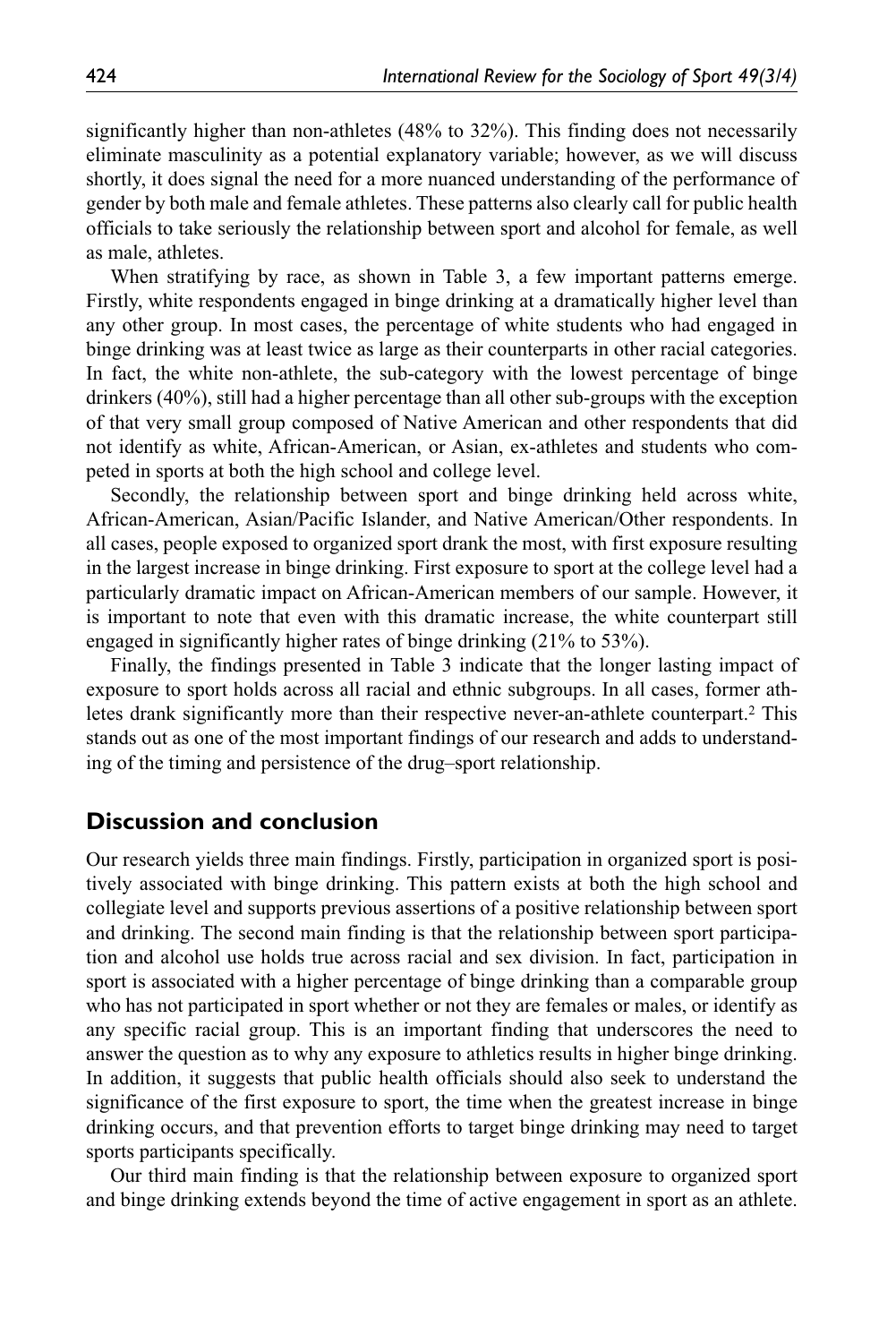| Race/ethnicity                                              | Population % | % binge<br>drink in high<br>school | % binge<br>drink in<br>college | % change in binge<br>drinking from high<br>school to college |
|-------------------------------------------------------------|--------------|------------------------------------|--------------------------------|--------------------------------------------------------------|
| <b>White (75%)</b>                                          |              |                                    |                                |                                                              |
| Not ever an athlete                                         | 32           | 26.5                               | 40.2                           | 52%                                                          |
| Athlete in high school but<br>not college                   | 33           | 36.8                               | 55.4                           | 50%                                                          |
| Athlete in high school<br>and college                       | 9            | 29.4                               | 52.5                           | 78%                                                          |
| Not an athlete in high<br>school, but athlete in<br>college | 2            | 38.2                               | 64.3                           | 69%                                                          |
| African-American (7%)                                       |              |                                    |                                |                                                              |
| Not ever an athlete                                         | 4            | 6.9                                | 13.9                           | 102%                                                         |
| Athlete in high school but<br>not college                   | 2            | 10.8                               | 21.8                           | 102%                                                         |
| Athlete in high school<br>and college                       | ı            | 4.4                                | 20.6                           | 365%                                                         |
| Not an athlete in high<br>school, but athlete in<br>college | $\leq$       | 13.3                               | 32.3                           | 144%                                                         |
| Asian (8%)                                                  |              |                                    |                                |                                                              |
| Not ever an athlete                                         | 5            | 10.4                               | 20.3                           | 96%                                                          |
| Athlete in high school but<br>not college                   | 2            | 18.6                               | 33.3                           | 79%                                                          |
| Athlete in high school<br>and college                       | $\mathsf{I}$ | 8.4                                | 23.0                           | 172%                                                         |
| Not an athlete in high<br>school, but athlete in<br>college | ı            | 15.2                               | 32.4                           | 113%                                                         |
| Other (9%)                                                  |              |                                    |                                |                                                              |
| Not ever an athlete                                         | 4            | 21.1                               | 33.8                           | 60%                                                          |
| Athlete in high school but<br>not college                   | 3            | 29.2                               | 41.5                           | 42%                                                          |
| Athlete in high school<br>and college                       | ı            | 14.6                               | 33.0                           | 126%                                                         |
| Not an athlete in high<br>school, but athlete in<br>college | $\leq$       | 23.8                               | 43.9                           | 84%                                                          |

**Table 3.** Binge drinking by athlete status in high school and college, stratified by race/ethnicity (*n* = 24,799).

This result establishes, in other words, that ex-athletes continue to engage in higher consumption of alcohol even after their participation has ended. Specifically, we find that over 15% *more* former athletes binge drink in college than those who never played in sport, an amount nearly identical to those who continued on in sport through their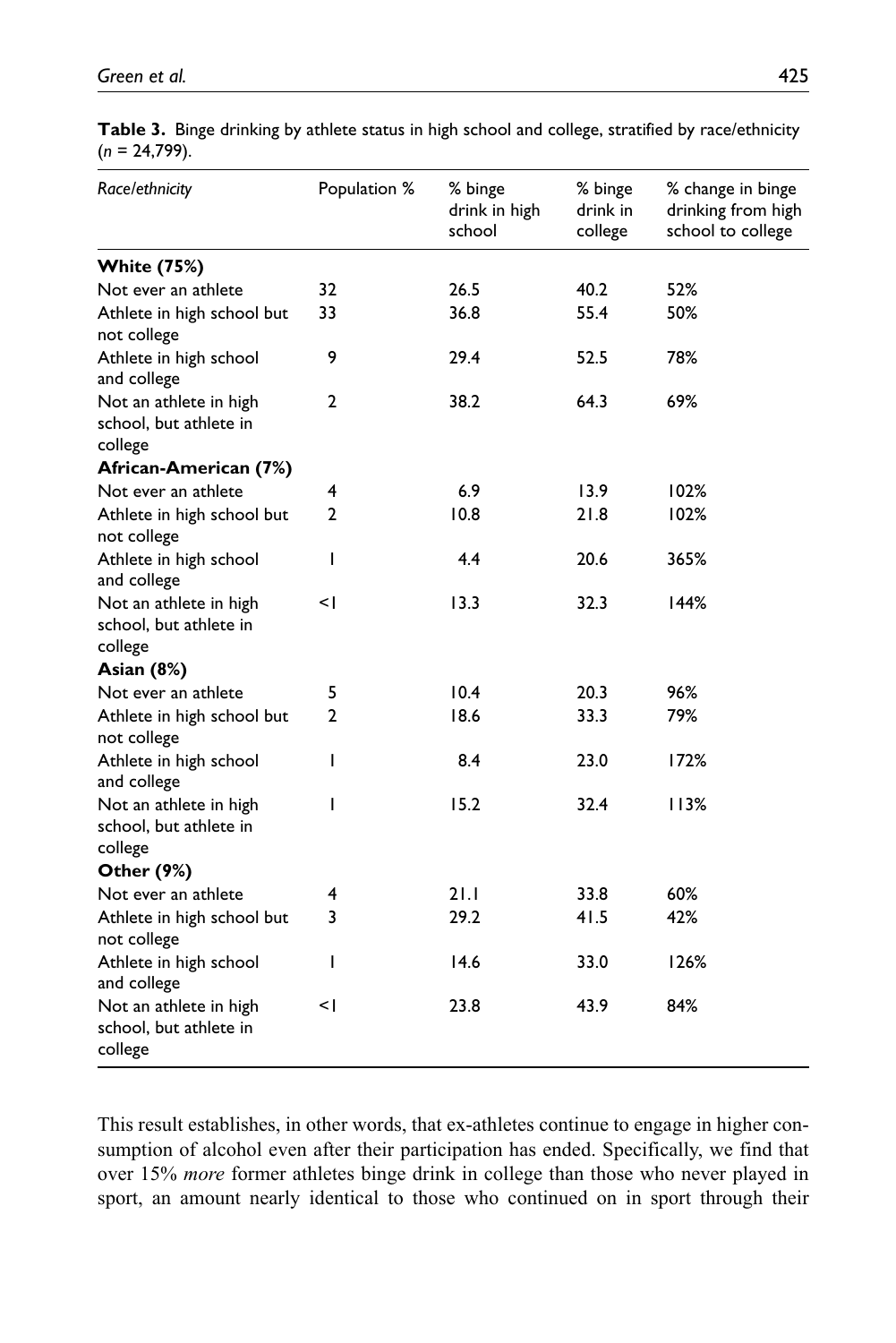collegiate years. This finding is perhaps the most original in this paper and reveals a contextual and temporal element of the link between athletic participation and alcohol use that has not previously been identified or discussed in the research literature.

These findings should be interpreted with some caution. For one, they are crosssectional associations, which are limited for causal inference. It is possible that an unmeasured variable explains the observed relationship between sports involvement and binge drinking. It is also important to consider that the CAS data are based on retrospective, self-reported responses to survey questions and thus subject to potential bias associated with response distortion, recall problems, and survey non-response. Misclassification of respondents according to their participation in sports is another potential source of error in our analysis, and speaks to the need for more nuanced measures and categorization of exposure to sport (Cf. Kreager, 2007; Vest and Simpkins, 2013), as well as more consistency in the measurement of sport involvement (Peretti-Watel, 2009).

Even with these limitations, we remain convinced that self-report questionnaires surveys are generally considered to be reliable and valid (Del Boca and Darkes, 2003; Dollinger and Malmquist, 2009; Midanik, 1988) and in this case have allowed us to uncover and confirm some basic, empirical associations between alcohol use and sport participation that are important in themselves and that have important theoretical and policy implications. Indeed, for us the next steps are to not only to replicate and confirm these patterns, but also to begin to understand the mechanisms underlying them.

There are a number of potential explanations for the relationships between sport and binge drinking as well as the persistence of the effect, a variety of mechanisms that could be at work, and some of those have already been speculated about in the literature. These include the time commitment required by sport, which may occupy participants and keep them from engaging in risk behavior, the substantial adult supervision associated with sport, and the incompatibility of substance use with successful sport performance (Wichstrøm and Wichstrøm, 2009). Others have speculated that policies prohibiting substance use and other risky behaviors may help reduce those behaviors specifically among sport team members (Nelson et al., 2007; Nelson and Wechsler, 2001). However, as our data demonstrates, sport is not associated with lower risk of binge drinking, as the above would suggest. Peretti-Watel's recent commentary (2009), in which they identified three hypotheses to account for a positive relationship between sport participation and substance use, provides help in understanding the inconsistency of findings in this area.

Firstly, withdrawing from participation in sport and its presumed protective effects, whether due to declining opportunities for participation, increased competition, or injury, may leave former athletes particularly vulnerable to later substance use. Secondly, the orientation of sport participants to achieve could enhance motivation to use substances in order to boost performance or as a coping mechanism to reduce the negative psychological aspects of competitive sport, such as anxiety or stress. Thirdly, sport participation and drug use may serve as similar outlets for thrill- or sensation-seeking motives or for the expression of masculine traits or values.

Others have suggested that it is possible that sport may differentially expose participants to risk factors for substance use that may manifest as behavior at a later time when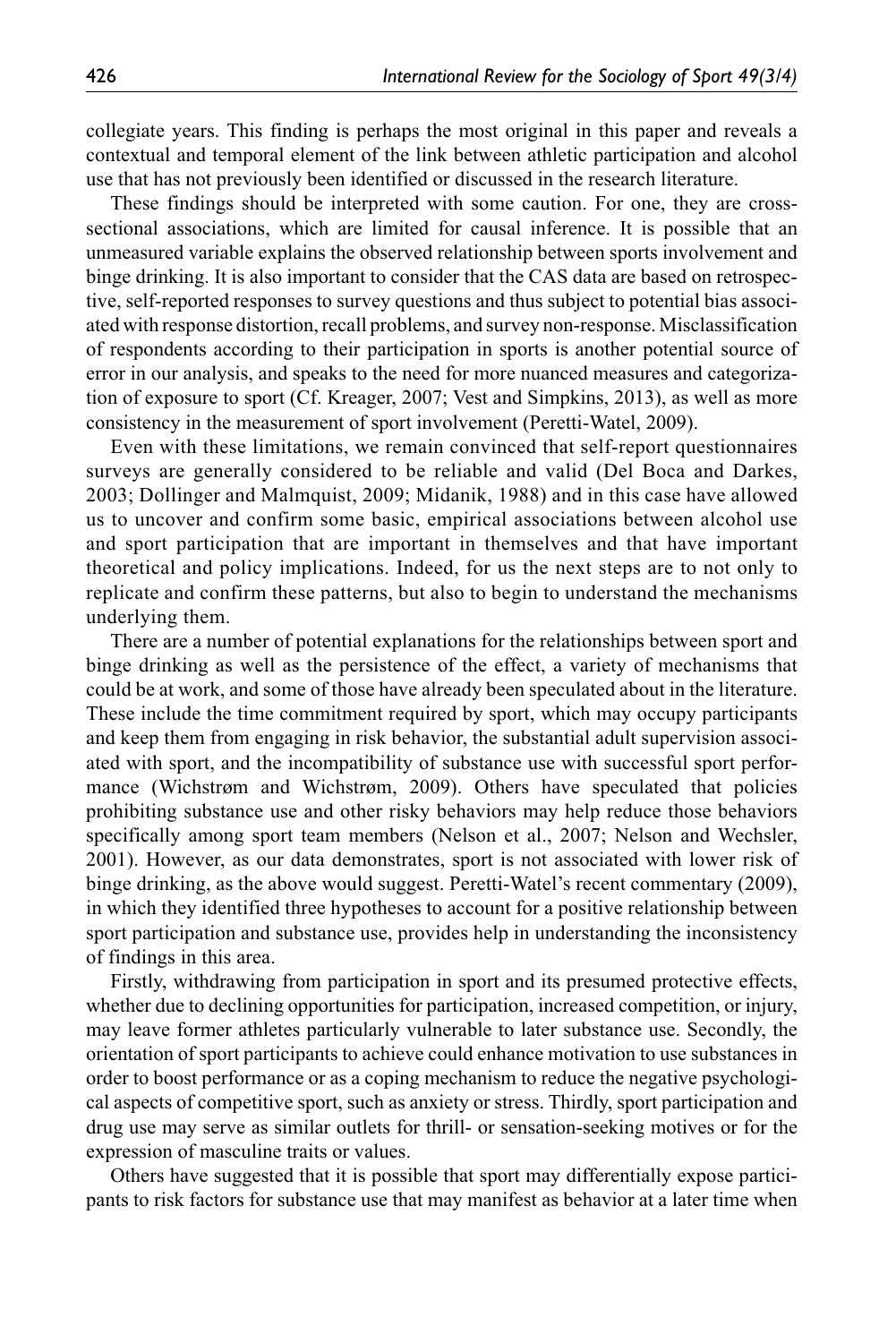the protective aspects of sport participation (e.g., motives to perform, adult supervision, sport-specific substance use policies) are no longer present. The two most common sources of exposure come in the form of advertisements for alcoholic beverages or substance use at parties that sport participants are more likely to attend (Nelson and Wechsler, 2003). It may also be that physical activity associated with sport participation is a protective mechanism against substance abuse and that continuing physical activity despite no longer participating in sport could moderate the sport participation and substance use relationship (Kulig et al., 2003). These hypotheses all deserve further elaboration, testing, and refinement to understand the relationship between sport and substance use and identify potential avenues for intervention and prevention.

In moving forward, we suggest that a focus on the structural and cultural elements of sport provides a key framework for understanding the linkage between sport participation and alcohol. One likely socio-structural explanation is that increased alcohol consumption may be a latent function of the fraternal bond that is developed during sports participation. The fraternal bond of sports shared by team members is often viewed in a positive light (Miller, 2007). However, the insulation also enables behaviors that would be classified as deviant in larger society to become accepted within the tight-knit group whether this takes the form of violent or risk-filled behaviors (Kraeger, 2007).<sup>3</sup> The effects of the socialization could then continue past the days of participation and would only be magnified if the networks formed during sporting years persist into collegiate years and continue to encourage the same deviant behaviors. This is particularly worrisome, as the social pressure of networks has been demonstrated to be a driving force in the excessive levels of alcohol consumption by collegiate athletes (Weitzman et al., 2003).4 For public health officials, an appreciation of the power of peer networks and socialization also provides a potential point of intervention, as the insular nature of the team could also foster healthy behavior patterns (Vest and Simpkins, 2013).

The cultural relationship between masculinity and athletics is a second potentially explanatory factor. The masculinity explanation has become a common trope in studies of sports and deviance. When a link or correlation is shown to exist but the mechanism is not quite evident, masculinity often serves as an accepted concluding suggestion.<sup>5</sup> In part this is because it makes intuitive sense. As Wenner (1998) reminds us, beer and liquor are central players in "a high holy trinity of alcohol, sports, and hegemonic masculinity" (cited in Messner and De Oca, 2005: 1). In addition, scholars of gender, in particular Connell (2000, [2005] 1995; see also Connell and Messerschmidt, 2005), have highlighted the manner in which sport serves as a stage to perform certain elements of hegemonic masculinities. This is central to the critiques of modern athletics, which notes, "the conditions of contemporary athletics embed youth in value systems marred by homophobia, sexism, racism, and ruthless competition" (Kreager, 2007: 706). In these settings *doing* gender involves an active rejection of the feminine and an emphasis on independence, competition, and a lack of fear of the consequences of actions. Suffice to say, drinking is one of the performances associated with the appropriate "macho" behavior (Peralta, 2007).

This gendered framework, while widely discussed, is not perfect. One limitation is that research has generally remained at the level of content or textual analysis (Edwards, 2006).6 This means that how the messages are consumed and how they translate to actual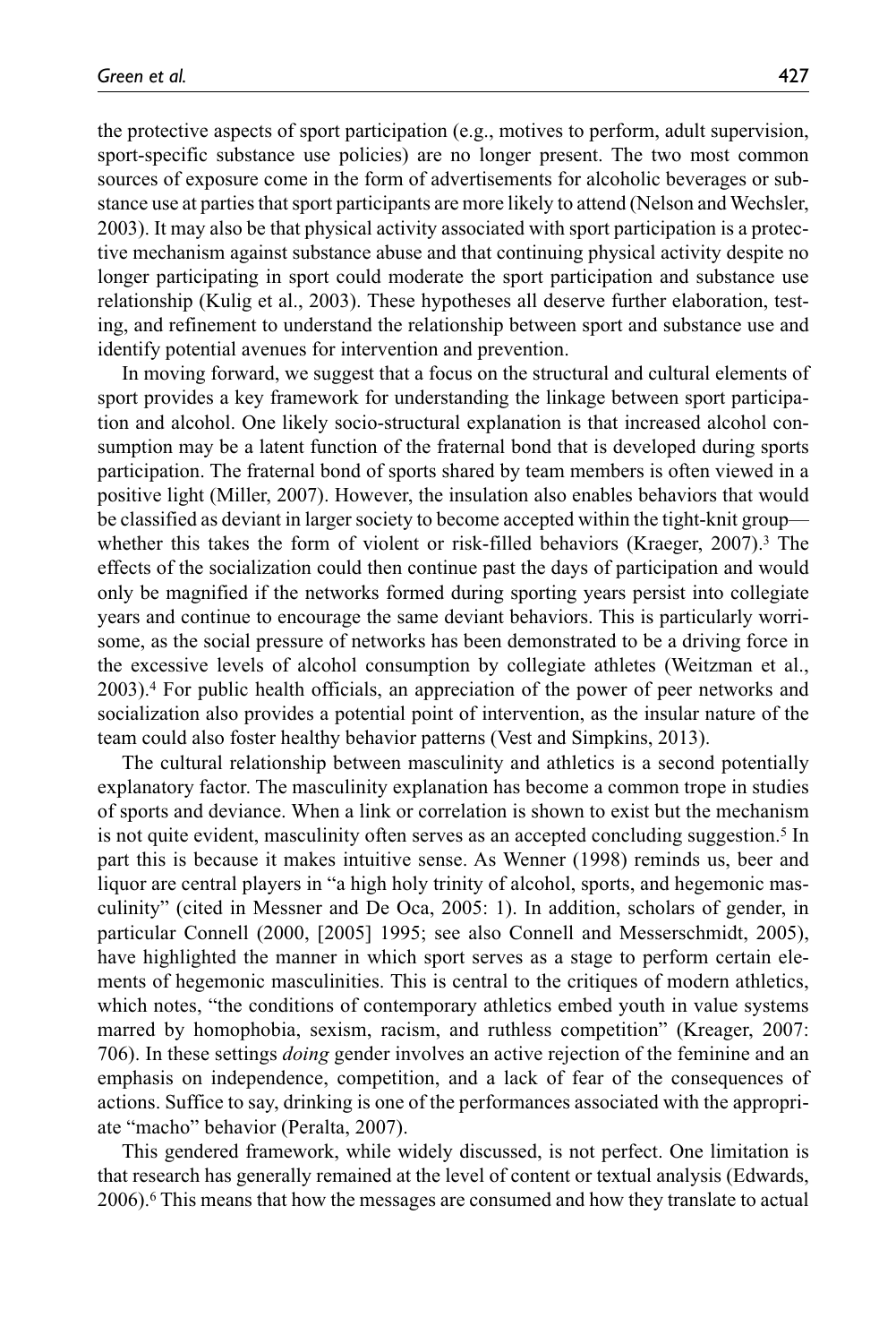practices remains unknown. Even more problematic is that users of this approach often reinforce a narrow definition of masculinity that ignores the drinking habits of woman athletes as well as forms of masculine identities outside the hegemonic core (Palmer, 2011). In our research we find that not only do female athletes and former athletes engage in binge drinking, but also they do so at rates comparable to the males. Almost one out of every two female former athletes has participated in binge drinking and over half of the female respondents who participated in sport in high school and college have engaged in binge drinking. However, this does *not* mean that the story has nothing to with masculinity. On the contrary, we believe our findings call attention to the need to follow the work of scholars who expand our understanding of masculinity and take seriously masculinity as something that can be performed and embodied by people of any sex and gender (e.g., Halberstam, 1998; Sedgwick, 1995) and move forward with a "a more nuanced consideration of the gendered nature of drinking" (Palmer, 2011: 179). Rather than beginning research with the assumption that alcohol use is part of the "male domain" and suggesting that drinking is "male dominated, male identified, and male centered" (Capraro, 2000: 307), we would call for greater fluidity in how we conceive of gendercoded actions and performances. This suggests the need for more fine-tuned analysis of networks of women athletes both during their time and, perhaps even more importantly, after their time of participation as well as in-depth, qualitative examinations of *their* potentially gendered cultural framing of binge drinking.7

Racial identity also provides an interesting area for further exploration. In prior research using these data we have found that white students are more likely to take up binge drinking when they come to college compared with non-white students (Weitzman et al., 2003)—a finding supported by Peralta (2007), who associates the consumption of alcohol and public drunkenness with the performance of a white, hegemonic masculinity (see also: Peralta and Steele, 2009). Of particular interest to us is the manner in which binge drinking interacts with participation in sport. We suspect that involvement in sport may be an effect modifier of the relationship between race/ethnicity and binge drinking, such that non-white students who are involved in sports are more likely to binge drink (i.e., at the same levels as their white peers), while non-white students who are not involved in sports tend to binge drink at relatively lower levels.

There are also a number of other explanations that are simply difficult to measure or examine in research of this type. For instance, our analysis suggests a direct, even causal, relationship between participating in sport and consumption of alcohol. However, when examining athletics it is notoriously difficult to rule out the influence of self-selection; that is, participants who have certain qualities before joining organized sports are the ones who are drawn to organized sports (cf. Eitle and Eitle, 2002). There is the possibility that there are factors outside of the general sociological purview, including any physiological change that may take place as a result of the sport lifestyle. It is also important to keep in mind that alcohol marketing through sports is pervasive. Beer and sports "go together" in ways that are constantly paired through experiencing sports (Nelson and Wechsler, 2003). That marketing capitalizes on sport identity and belonging—even past the point where one can hope to parse them out.

Our findings, combined with the array of potential explanations, suggest the need for further study of the relationship between substance abuse and exposure to sport. In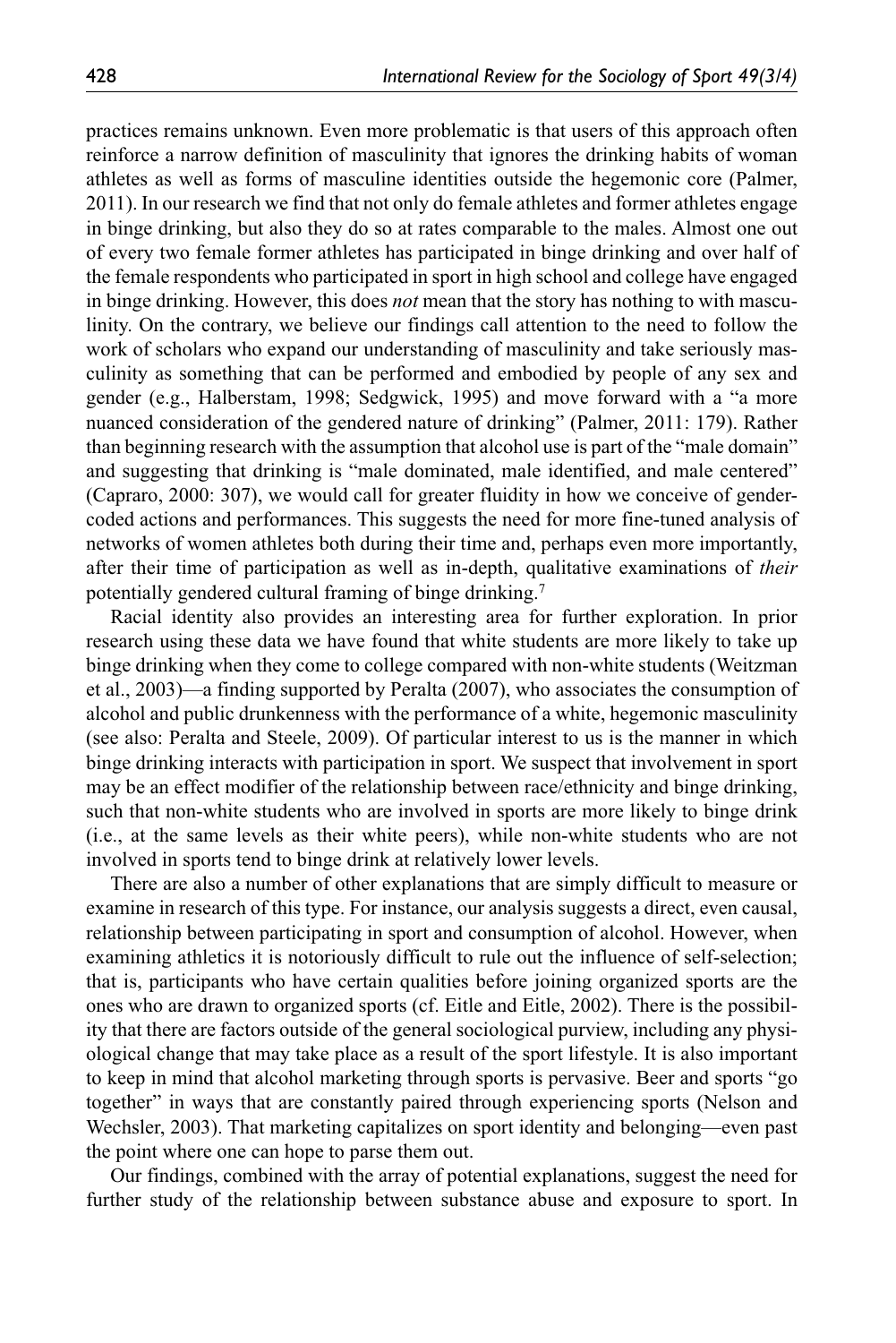particular there is a need for research that takes seriously the continued effect on the athlete once time in organized sport draws to a close. A life course-oriented understanding of the effects of sport will require both quantitative and qualitative research. Currently, there are few detailed longitudinal datasets on sport.

More qualitative work on the subject would also further elucidate the underlying mechanisms at play. In particular, we suggest a renewed emphasis on the sub-cultural elements of sport. This will shift focus to the rules, norms, and identity-building practices associated with sport and will provide particular insight into the dramatic increase in binge drinking in the transition from high school to college associated with first exposure to organized sport, as well as the practices of former athletes. However, up to this point, much of the research on the culture of drinking and athletics has approached the issue from a marketing perspective. For instance, previous research has focused on and demonstrated the alcohol industries' continuous targeting of sporting fans (Sperber, 2000; Wenner and Jackson, 2009), a group to which many of the former-athlete college students may have recently joined.

From a more cultural, identity-based perspective, attempts to hold on to a sporting community that ex-athletes are no longer tied to through participation could provide a path to excessive drinking. Drinking may also provide a substitute for the communitybuilding experience that ex-athletes become accustomed to during their days of organized sports. Rather than 6:00 a.m. practices and competition, bonds are forged through excessive consumption and debauchery (Dietler, 2006; Palmer, 2009). However, research on the sub-cultural aspects of consumption remains limited. Quality work of this type has the potential be a key site of interdisciplinary engagement between sociologists and scholars in public health, as understanding the context and meaning behind binge drinking for this group has direct implications for prevention efforts to lower alcohol consumption on college campuses.

So what do we make of all of this in a more general sense? What do we make of sport and its role in promoting or protecting against risky activities and behaviors given these findings? Sport is often celebrated, even prescribed. Yet, the evidence here demonstrates sport is also associated with risky, undesirable behaviors.

Dunning and Waddington (2003) allude to both the Epicurean and Dionysian forces of sport when describing participation as resulting in both pro-social, normative effects as well less desirable, more narcissistic, and socially dysfunctional outcomes. In addition, Hartmann and Massoglia argue that the "thrill-seeking, hyperphysical nature of contemporary athletics likely has a good deal to do with the relationship between sports participation and drunk driving…it is impossible to rule out the claim that the social status of athletes and athletics may create in some young athletes a sense of entitlement that they are above the law" (2007: 499). Further, Miller et al. (2005) provide evidence for the dual effect as they find a separation in the positive effects of sport for youth who identify as athletes and a negative effect for those who identify as jocks. This research establishing a link between sports participation and binge drinking illustrates and supports the claims that sport participation cultivates both positive and negative character traits and behaviors.

The realization that sport has multiple and competing impacts points to a more nuanced and bifurcated understanding of its social impact, both as an object of social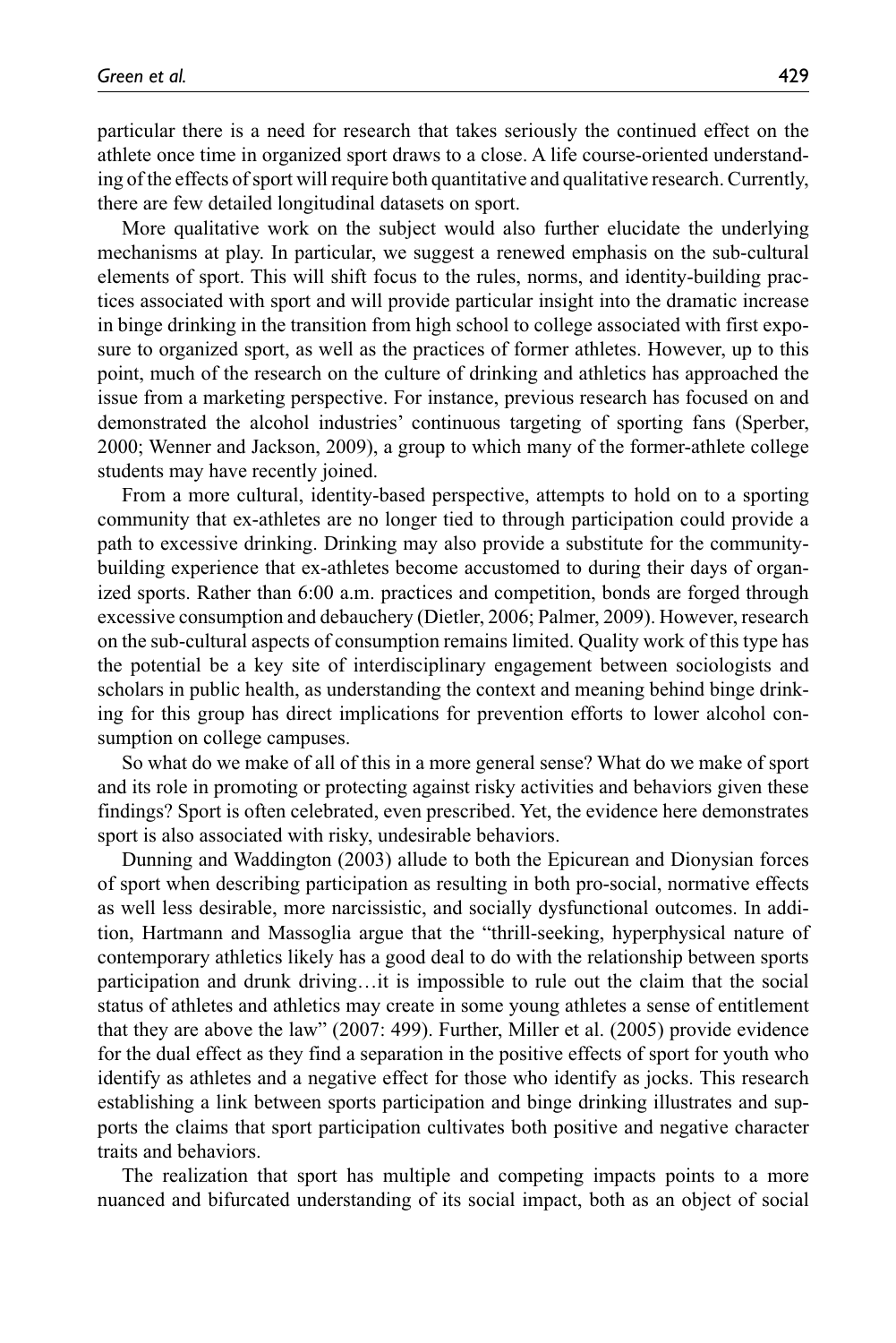analysis and as a focus of public policy. This bifurcated understanding provides a frame to make sense of how sport can lead to increased alcohol consumption, violence towards women, and risky behavior, while at the same time building social capital, confidence, and community. The next steps will be analyzing and better understanding the social variables and contextual factors that shape and determine the differential impacts and outcomes of involvement in athletics.

# **Funding**

Funding for the data collection was provided by the Robert Wood Johnson Foundation.

# **Notes**

- 1. Participation in organized sport declines throughout adolescence and into young adulthood, and may be associated with the lack of opportunities for youth who are not advanced, skilled athletes (Koplan et al., 2005). A nationally representative study of US college students found that 51% were varsity athletes in high school, but only 15% participated in organized intercollegiate sport in college (Nelson et al., 2007).
- 2. The only exception is the Asian-American former athletes who are the lone group to have a higher percentage of binge drinking than their athletes at both levels counterparts. However, due to the size of this group it is unlikely to have much statistical significance.
- 3. See Vest and Simpkins (2013) for a quantitative examination of the insularity of sport teams and the power of peer influence within the closed circle.
- 4. Athletes are one of the groups most heavily targeted by informational campaigns. The failure of these campaigns demonstrates that the power of social networks for education simply does not work if the athletes are part of a network of binge drinkers (Nelson and Wechsler, 2001).
- 5. While I am not denying the strong possibility that performance of a certain type of gender role most likely plays a key role in the high level of alcohol consumption of the ex-athlete, one of the other problems with turning to masculinity is that it is too often presented as a catch-all hypothesis at the end of statistics-based studies. The danger of this approach is the creation of a circular argument—hegemonic masculinity includes these types of action, these types of actions occurred because of hegemonic masculinity—that reifies our definition of hegemonic masculinity without providing further insight into the more nuanced mechanisms that are operating.
- 6. The edited collection by Wenner and Jackson (2009) serves as an excellent example of this type of work.
- 7. See Fallon and Jome (2007) for an illustration of a study that takes seriously the manner in which women athletes negotiate the many, often discrepant, gendered expectations that come with participation in a physical sport. This article illustrates the complexity, but also possibility, of performing both masculine and feminine traits.

# **References**

- Bahrke MS, Yesalis CE, Kopstein AN, et al. (2000) Risk factors associated with anabolicandrogenic steroid use among adolescents. *Sports Medicine* 29(6): 397–405.
- Bouchery EE, Hardwood HJ, Sacks JJ, et al. (2011) Economic costs of excessive alcohol consumption in the U.S., 2006. *American Journal of Preventive Medicine* 41(5): 516–524.
- Capraro RL (2000) Why college men drink: Alcohol, adventure, and the paradox of masculinity. *Journal of American College Health* 48(6): 307–315.
- Centers for Disease Control and Prevention (2011) *Youth Risk Behavior Survey*. Available at: www.cdc.gov/yrbs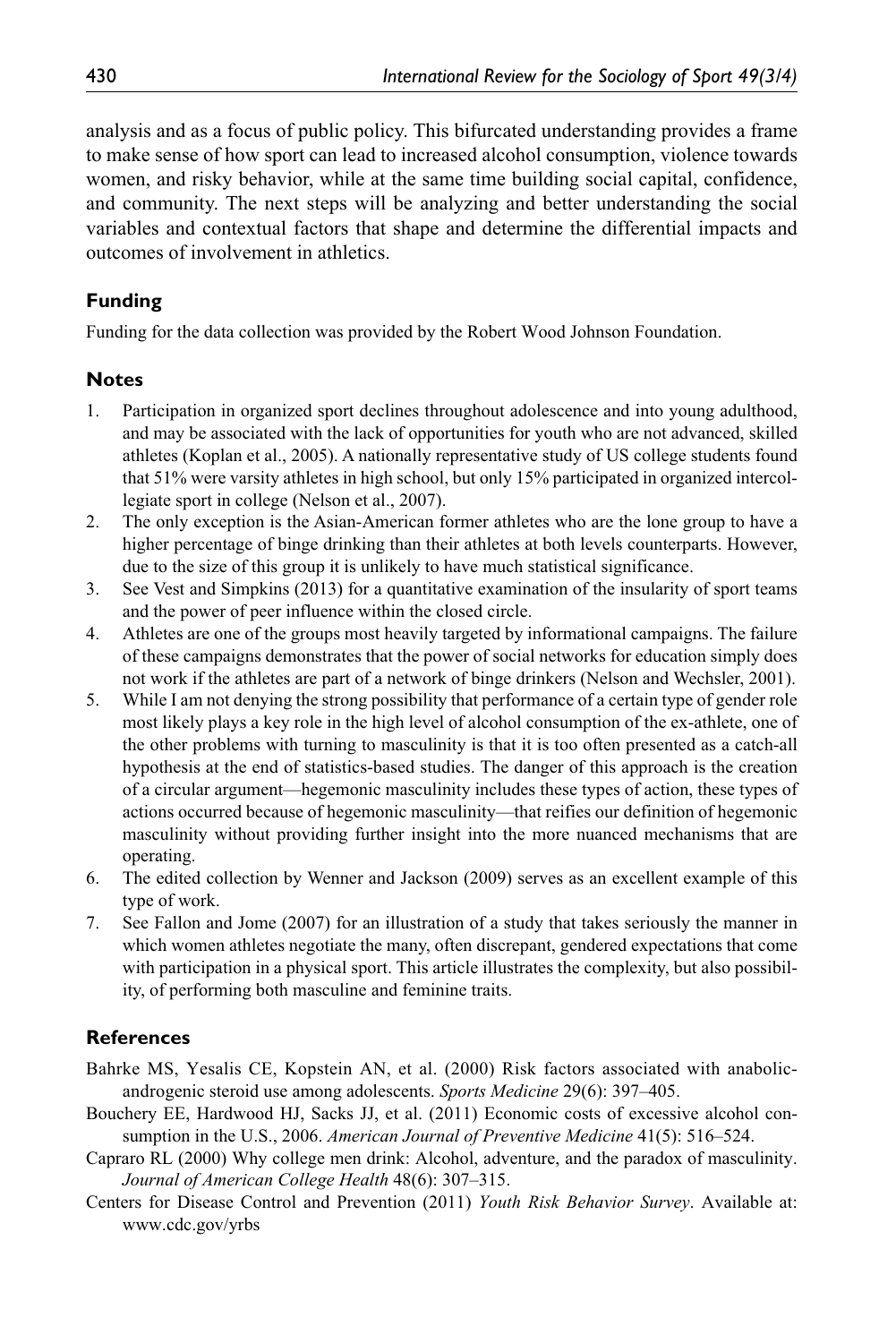- Connell RW (2000) *The Men and the Boys*. Berkeley, CA and Los Angeles, CA: University of California Press.
- Connell RW ([2005] 1995) *Masculinities*. Berkeley, CA and Los Angeles, CA: University of California Press.
- Connell RW and Messerschmidt JW (2005) Hegemonic masculinity rethinking the concept. *Gender & Society* 19(6): 829–859.
- Curry T (1998) Beyond the locker room: Campus bars and college athletes. *Sociology of Sport Journal* 15: 205–215.
- Del Boca FK and Darkes J (2003) The validity of self-reports of alcohol consumption: State of the science and challenges for research. *Addiction* 98: 1–12.
- Dietler M (2006) Alcohol: Anthropological/archaeological perspectives. *Annual Review of Anthropology* 35: 229–249.
- Dollinger SJ and Malmquist D (2009) Reliability and validity of single-item self-reports: With special relevance to college students' alcohol use, religiosity, study, and social life. *Journal of General Psychology* 136: 231–241.
- Dunning E and Waddington I (2003) Sport as a drug and drugs in sport: Some exploratory comments. *International Review for the Sociology of Sport* 38: 351–368.
- Eccles JS and Barber BL (1999) Student council, volunteering, basketball, or marching band: What kind of extracurricular involvement matters? *Journal of Adolescent Research* 14: 10–43. Edwards T (2006) *Cultures of Masculinity*. New York: Routledge.
- Eitle D and Eitle TM (2002) Race, cultural capital, and the educational effects of participation in sports. *Sociology of Education* 75: 123–146.
- Eitle D, Turner RJ and Eitle TM (2003) The deterrence hypothesis reexamined: Sports participation and substance use among young adults. *Journal of Drug Issues* 33: 193–222.
- Fallon MA and Jome LM (2007) An exploration of gender role expectations and conflict among women rugby players. *Psychology of Women Quarterly* 31(3): 311–321.
- Feldman AF and Matjasko JL (2005) The role of school-based extracurricular activities in adolescent development: A comprehensive review and future directions. *Review of Educational Research* 75(2): 159–210.
- Ford JA (2007) Substance use among college athletes: A comparison based on sport/team affiliation. *Journal of American College Health* 55(6): 367–373.
- Grunseit AC, MacNiven R, Orr R, et al. (2012) Australian athletes' health behaviours and perceptions of role modelling and marketing of unhealthy products. *Health Promotion Journal of Australia* 23(1): 63–69.
- Halberstam J (1998) *Female Masculinity*. Durham, NC: Duke University.
- Hartmann D and Massoglia M (2007) Reassessing the relationship between high school sports participation and deviance: Evidence of enduring, bifurcated effects. *The Sociological Quarterly* 48(3): 485–505.
- Hingson RW, Zha W and Weitzman ER (2009) Magnitude of and trends in alcohol-related mortality and morbidity among U.S. college students ages 18-24, 1998–2005. *Journal of Studies on Alcohol and Drugs* 16: 12–20.
- Johnston L, O'Malley P, Bachman J, et al. (2012) *Monitoring the Future National Survey Results on Drug Use, 1975–2011. Volume II: College Students and Adults Ages 19-50*. Ann Arbor, MI: Institute for Social Research, The University of Michigan.
- Kanny D, Liu Y, Brewer RD, et al. (2010) Vital signs: Binge drinking prevalence, frequency, and intensity among adults – United States. *Morbidity and Mortality Weekly Report* 61: 14–19. Available at: [http://www.cdc.gov/mmwr/preview/mmwrhtml/mm6101a4.htm?s\\_](http://www.cdc.gov/mmwr/preview/mmwrhtml/mm6101a4.htm?s_cid=mm6101a4_w) [cid=mm6101a4\\_w](http://www.cdc.gov/mmwr/preview/mmwrhtml/mm6101a4.htm?s_cid=mm6101a4_w)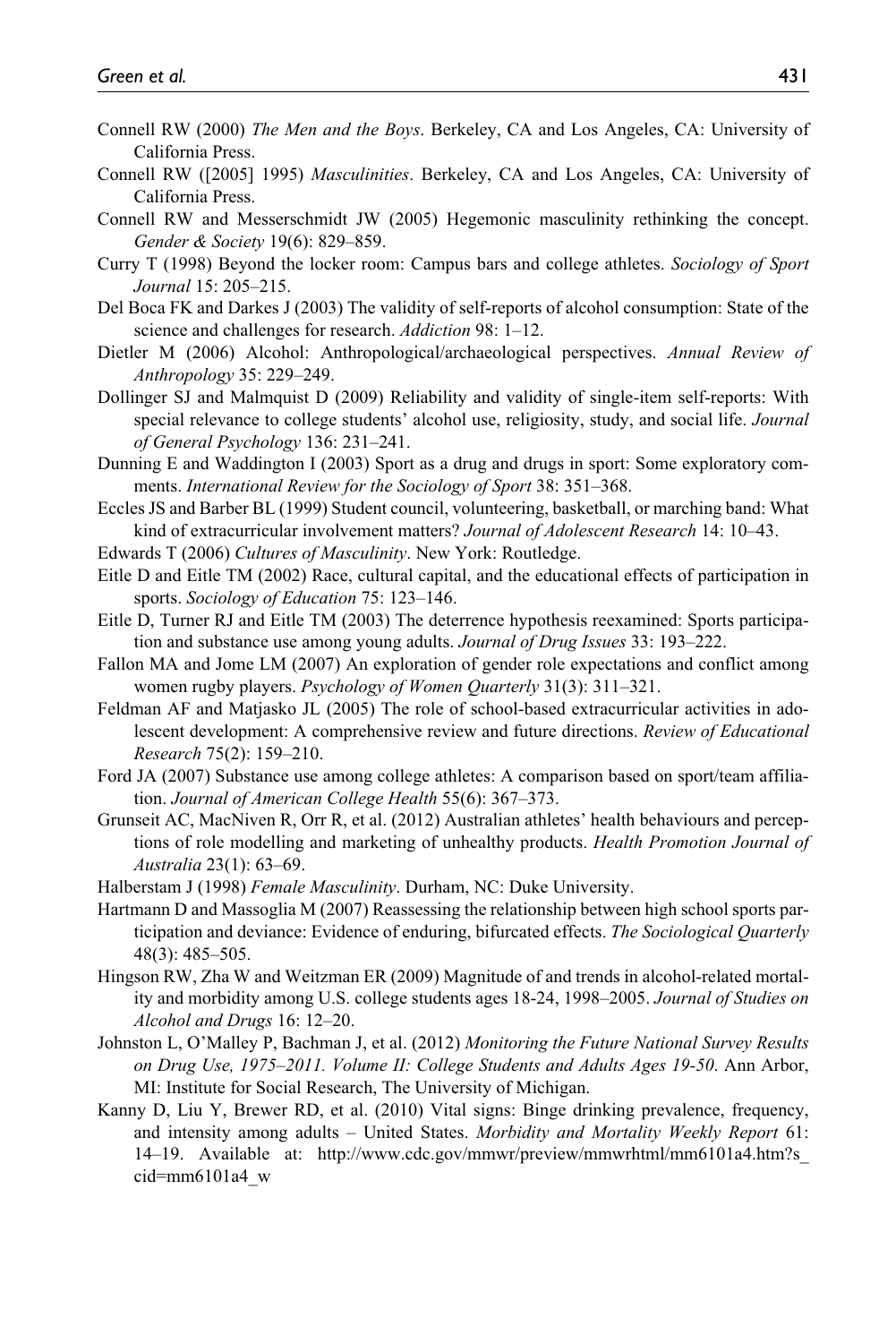- Koplan JP, Liverman CT, Kraak VI, et al. (2005) Preventing childhood obesity: Health in the balance: Executive summary. *Journal of the American Dietetic Association* 105(1): 131–138.
- Koss M and Gaines JA (1993) The prediction of sexual aggression by alcohol use, athletic participation, and fraternity affiliation. *Journal of Interpersonal Violence* 8(1): 94–108.
- Kreager DA (2007) Unnecessary roughness? School sports, peer networks, and male adolescent violence. *American Sociological Review* 72(5): 705–724.
- Kulig K, Brener ND and McManus T (2003) Sexual activity and substance use among adolescents by category of physical activity plus team sports participation. *Archives of Pediatrics & Adolescent Medicine* 157(9): 905.
- Leichliter JS, Meilman PW, Presley CA, et al. (1998) Alcohol use and related consequences among students with varying levels of involvement in college athletics. *Journal of American College Health* 46(6): 257–262.
- McCabe SE, Brower KJ, West BT, et al. (2007) Trends in non-medical use of anabolic steroids by U.S. college students: Results from four national surveys. *Drug and Alcohol Dependence* 90(2–3): 243–51.
- Marsh HW (1993) The effects of participation in sport during the last two years of high school. *Sociology of Sport Journal* 10: 18–43.
- Martinic M and Measham F (eds) (2008) *Swimming with Crocodiles: The Culture of Extreme Drinking*. London: Routledge.
- Melnick MJ, Miller KE, Sabo DF, et al. (2001) Tobacco use among high school athletes and nonathletes: Results of the 1997 Youth Risk Behavior Survey. *Adolescence* 36(144): 727–747.
- Messner M (1993) *Power at Play: Sports and the Problem of Masculinity*. Boston, MA: Beacon Press.
- Messner MA and De Oca JM (2005) The male consumer as loser: Beer and liquor ads in mega sports media events. *Signs* 30: 1879–1909.
- Midanik L (1988) Validity of self-report alcohol use: A literature review and assessment. *British Journal of Addiction* 83: 1019–1030.
- Miller KE, Hoffman JH, Barnes G, et al. (2005a) Adolescent anabolic steroid use, gender, physical activity, and other problem behaviors. *Substance Use & Misuse* 40(11): 1637–1657.
- Miller KE, Melnick M, Barnes G, et al. (2005b) Gender/racial differences in jock identity, dating, and adolescent sexual risk. *Journal of Youth and Adolescence* 34(2): 123–136.
- Miller KE, Melnick M, Barnes G, et al. (2005c) Untangling the links among athletic involvement, gender, race, and adolescent academic outcomes. *Sociology of Sport Journal* 22(2): 178–193.
- Miller KE, Melnick M, Barnes G, et al. (2007) Athletic involvement and adolescent delinquency. *Journal of Youth and Adolescence* 36(5): 711–723.
- National Federation of State High School Associations (2013) *2012–2013 High School Athletics Participation Survey Results*. Available at: http://www.nfhs.org/content.aspx?id=3282
- National Institute on Alcohol Abuse and Alcoholism (2004) NIAAA council approves definition of binge drinking. *NIAAA Newsletter*, Winter, No. 3, p. 3 (NIH Publication No. 04-5346, Bethesda, MD: National Institute of Alcohol Abuse and Alcoholism).
- Nattiv A and Puffer JC (1991) Lifestyles and health risks of collegiate athletes. *Journal of Family Practice* 33(6): 585–590.
- Nattiv A, Puffer JC and Green GA (1997) Lifestyles and health risks of collegiate athletes: A multi-center study. *Clinical Journal of Sport Medicine* 7(4): 262–272.
- Nelson TF and Wechsler H (2001) Alcohol and college athletes. *Medicine and Science in Sports and Exercise* 33(1): 43–47.
- Nelson TF and Wechsler H (2003) School spirits: Alcohol and collegiate sports fans. *Addictive Behaviors* 28(1): 1–11.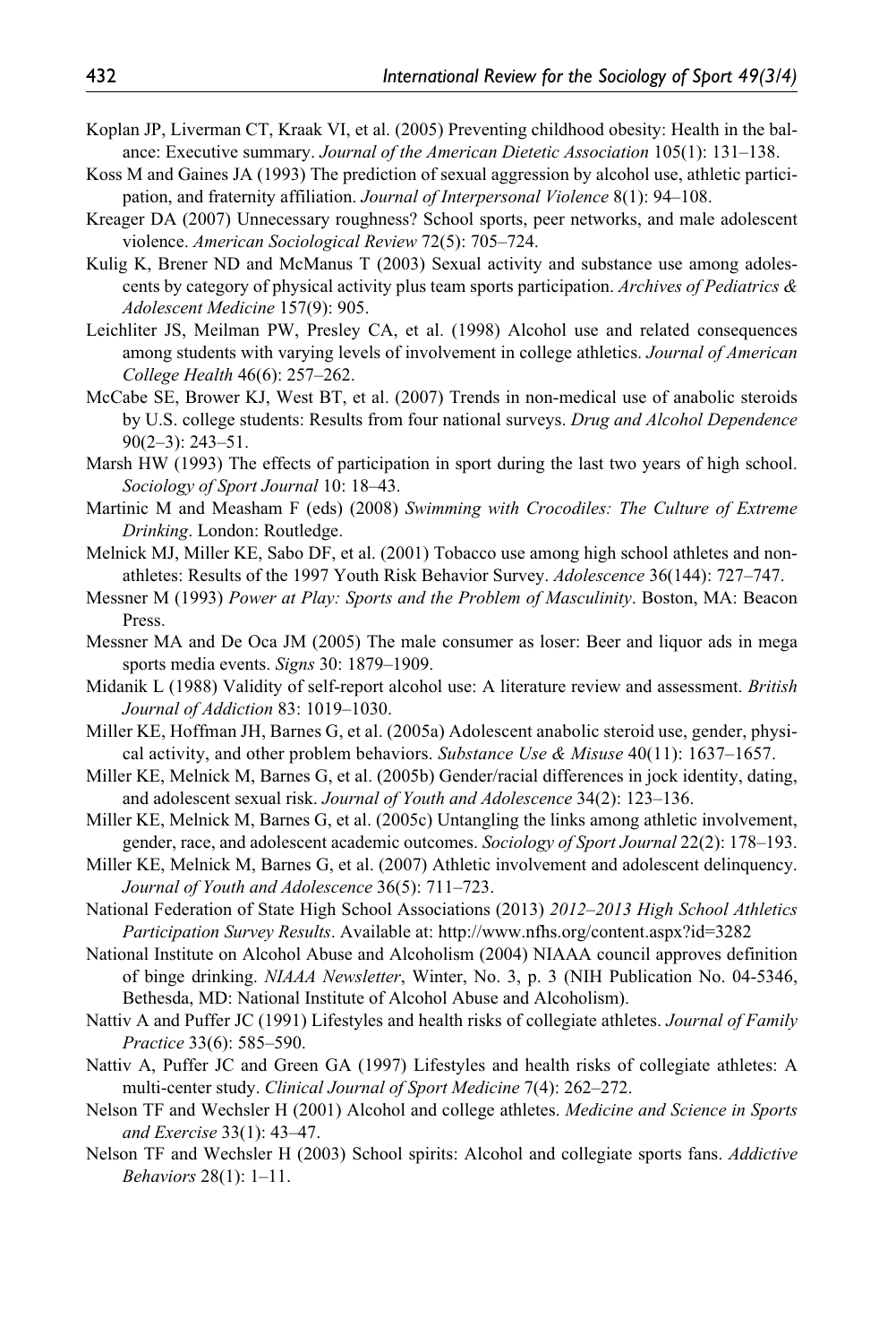- Nelson TF, Gortmaker SL, Subramanian SV, et al. (2007) Vigorous physical activity among college students in the United States. *Journal of Physical Activity & Health* 4(4): 495–508.
- Nelson TF, Xuan Z, Lee H, et al. (2009) The persistence of high binge drinking levels, alcohol related problems and secondhand effects among students attending heavy drinking colleges. *Journal of Studies on Alcohol and Drugs* 70(5): 726–734.
- O'Brien KS, Ali A, Cotter JD, et al. (2007) Hazardous drinking in New Zealand sportspeople: Level of sporting participation and drinking motives. *Alcohol and Alcoholism* 42(4): 376–382.
- Palmer C (2009) "The Grog Squad": An ethnography of beer consumption at Australian Rules football matches. In: Wenner L and Jackson S (eds) *Sport, Beer, and Gender in Promotional Culture: Explorations of a Holy Trinity*. New York, NY: Peter Lang, pp. 225–241.
- Palmer C (2011) Key themes and research agendas in the sport-alcohol nexus. *Journal of Sport & Social Issues* 35(2): 168–185.
- Pate RR, Trost SG, Levin S, et al. (2000) Sports participation and health-related behaviours among US youth. *Archives of Pediatrics & Adolescent Medicine* 154(9): 904–911.
- Peralta RL (2007) College alcohol use and the embodiment of hegemonic masculinity among European American men. *Sex Roles* 56(11–12): 741–756.
- Peralta RL and Steele JL (2009) On drinking styles and race: A consideration of the sociostructural determinants of alcohol use behavior. *Journal of Ethnicity in Substance Abuse* 8(2): 146–162.
- Peretti-Watel P (2009) Sports and drugs: Further interpretative hypotheses are necessary. *Addiction* 104(1): 150–151.
- Peretti-Watel P, Beck F and Legleye S (2002) Beyond the U-curve: The relationship between sport and alcohol, cigarette and cannabis use in adolescents. *Addiction* 97(6): 707–716.
- Perkins H (2002) Surveying the damage: A review of research on consequences of alcohol misuse in college populations. *Journal of Studies on Alcohol* 14: 91–100.
- Pfeiffer KA, Dowda M, Dishman RK, et al. (2006) Sport participation and physical activity in adolescent females across a four-year period. *Journal of Adolescent Health* 39(4): 523–529.
- Sedgwick EK (1995) Gosh, boy George, you must be awfully secure in your masculinity. In: Berger M, Wallis B and Watson S (eds) *Constructing Masculinity*. New York and London: Routledge, pp. 11–21.
- Snyder EE and Spreitzer E (1992) Social psychological concomitants of adolescents' role identities as scholars and athletes: A longitudinal analysis. *Youth and Society* 23(4): 507–522.
- Sperber M (2000) *Beer and Circus: How Big-Time College Sports Is Crippling Undergraduate Education*. New York: Henry Holt and Co.
- Steptoe A and Butler N (1996) Sports participation and emotional wellbeing in adolescents. *Lancet* 347(9018): 1789–1792.
- Vest AE and Simpkins SD (2013) When is sport participation risky or protective for alcohol use? The role of teammates, friendships, and popularity. *New Directions for Child and Adolescent Development* 140: 37–55.
- Walsh MM, Hilton JF, Ernster VL, et al. (1994) Prevalence, patterns, and correlates of spit tobacco use in a college athlete population. *Addictive Behaviors* 19(4): 411–427.
- Wechsler H and Austin SB (1998) Binge drinking: The five/four measure. *Journal of Studies on Alcohol* 59: 122–123.
- Wechsler H and Nelson TF (2006) Relationship between level of consumption and harms in assessing drink cut-points for alcohol research: Commentary on "Many college freshmen drink at levels far beyond the binge threshold" by White et al. *Alcoholism*: *Clinical and Experimental Research* 30(6): 922–927.